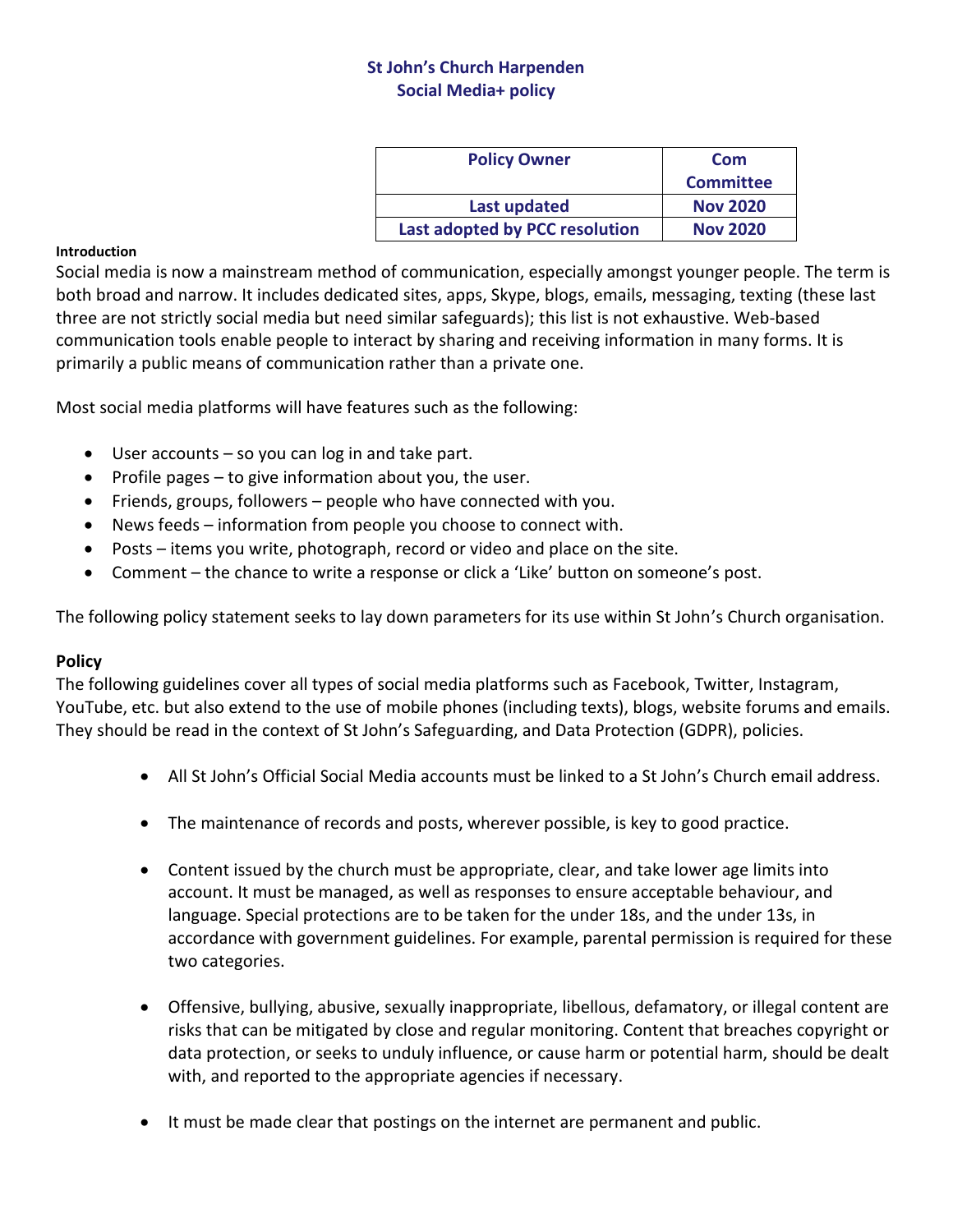### **Responsibilities of all church members (especially leaders of groups and activities)**

- 1. To use social media well as servants of Jesus Christ, communicating with integrity and accuracy. Each leader is a role model for their church and the Christian faith.
- 2. To always express all messages in an appropriate tone: friendly, polite, courteous and never rude, abrupt or over-familiar. Avoid hasty, ill-thought out responses to blogs, tweets, etc.
- 3. To ensure that the 'professional', i.e. the role in which one is communicating, is kept separate from the personal.
- 4. To be aware of, and minimise, the risk of messages being taken as official church policy, by means of appropriate disclaimers.
- 5. To ensure that no-one's private or family information and contact details, are disclosed on a public platform.
- 6. To conserve and file records of official church messages so that they are able to be traced at a later date.
- 7. On live calls, to be aware of what may be seen on a webcam, both foreground and background.
- 8. To not hide your identity or use an alias.

### **Additional guidelines for working with young people or vulnerable adults**

- 1. Do not communicate via social media or mobile phones, with children in Year 6 or below, other than within one's immediate family. The following statements are designed for those working with young people in Years 7 to 13 and assumes an official church account will be used.
- 2. To exercise appropriate discretion but never to promise total confidentiality in any mobile or internetbased communication.
- 3. To not contact any young person by means listed here just before or during normal school hours or after 9.00 pm.
- 4. To inform young people that no leader is under any obligation to respond to any communication immediately and especially if they are at work, at family events or, for church staff, on their day off.
- 5. Where possible, to hold conversations with young people face-to-face rather than by email, text or phone. Contact by these means should be related to church work and not used for private conversations or socialising. Where social media are used, screen-shots or copies of conversations should be kept for future reference.
- 6. To only provide contact details that are within the public domain.
- 7. To immediately inform the church's Safeguarding Officer should any communication by any means listed here raise safeguarding issues.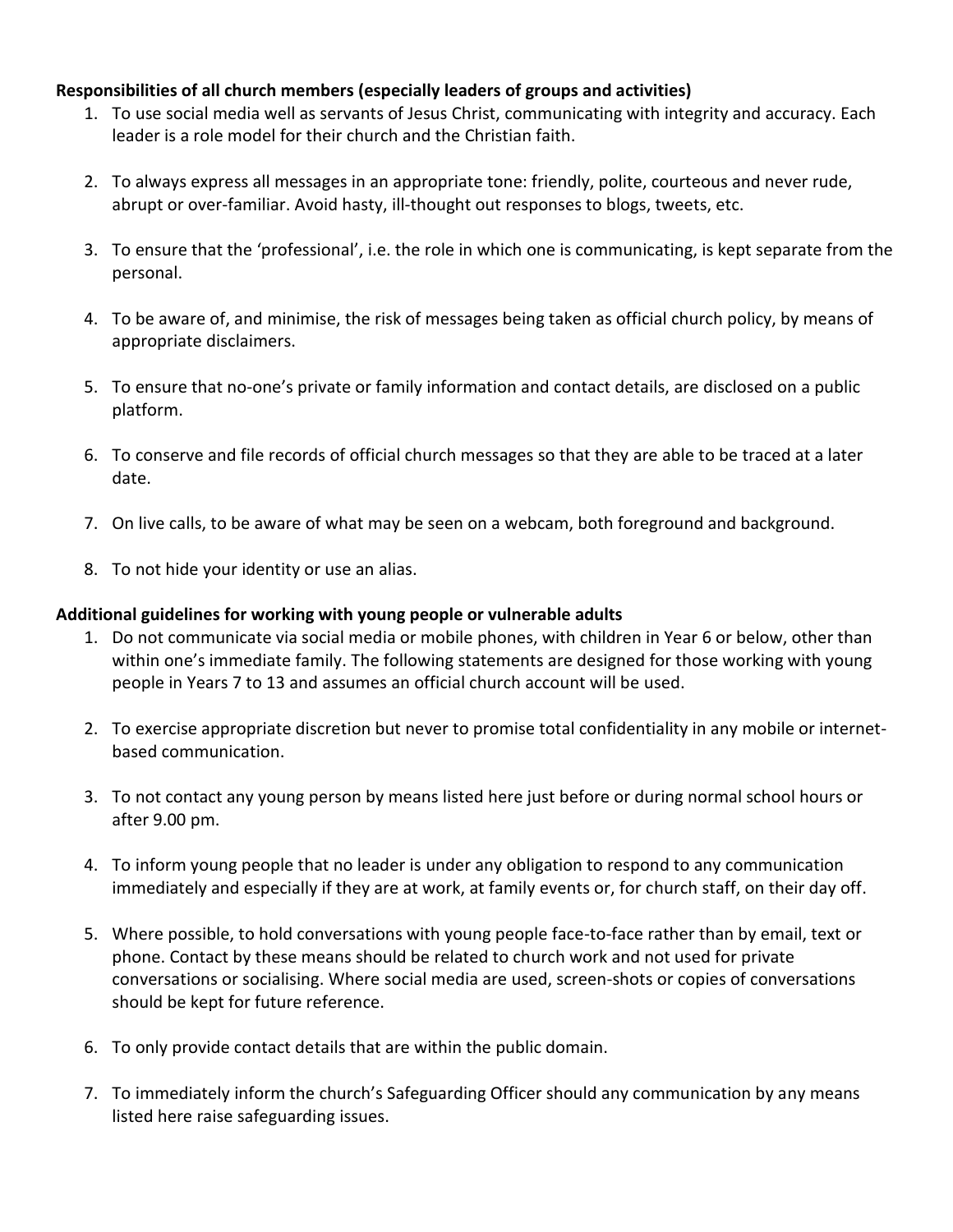- 8. To understand that this policy is overseen by the Communications Committee and the PCC who are authorised by the Trustees to ensure that all church workers comply with it, and who have authority to monitor the use of whatever electronic media, linked to St John's named accounts, are used for communication within the church. Leaders are asked to agree to such monitoring on their appointment. Although we hold this authority to monitor, in practice there has to be trust that electronic media is being used for the correct purposes and safely, unless there is a safeguarding issue or any other breach of trust.
- 9. To ensure that team leaders are kept aware of the types of communication being used by leaders within their team, and to immediately report to the team leader any inappropriate material received.
- 10. To ensure that leaders word their personal profiles in a responsible way, knowing that these will be accessed by young people and their parents who will see the leaders as role models for the church and the Christian faith.
- 11. Not to 'like' or comment on inappropriate or offensive items or photographs.

# **Parental permission for young people**

- 1. Parents and guardians will first be asked to consent to young people having contact with leaders by means of email, texts and mobile calls according to this policy.
- 2. They will also be asked to give consent to their child connecting to their group's Facebook page.
- 3. They will also be asked to give consent to the use of photographs of their child as authorised by the church appearing in church publications, the church website, a Facebook group and displays provided such adhere to the church's policy on the use of children and young people in photographs. See Safe Use of Images Policy.
- 4. Parents will be informed of the type of electronic communication being used in their child's group and asked to confirm their agreement on these issues on an annual basis.

# **Use of particular social media with young people:**

# **Facebook**

- 1. No leader should, without formal authorisation, be friends with an under-18-year-old with whom they work or for whom they are responsible within their leadership role.
- 2. There should be no hidden communication through private messaging or use of any leader's personal social media account. Only allow friends to post on your timeline.
- 3. Facebook groups set up with due authorisation by the church must strictly adhere to the church policy for groups which should include the following.
	- All groups should be closed, for over 13's only, and set up with a secure profile.
	- Each group should be monitored by two church adults who have been authorised by the Trustees. They should have admin rights.
	- Photographs of events and people of all ages may be posted but only once authorised by the group's monitors and with privacy settings set so that only group members can see them, unless there are signed permissions.

### **Twitter & Instagram**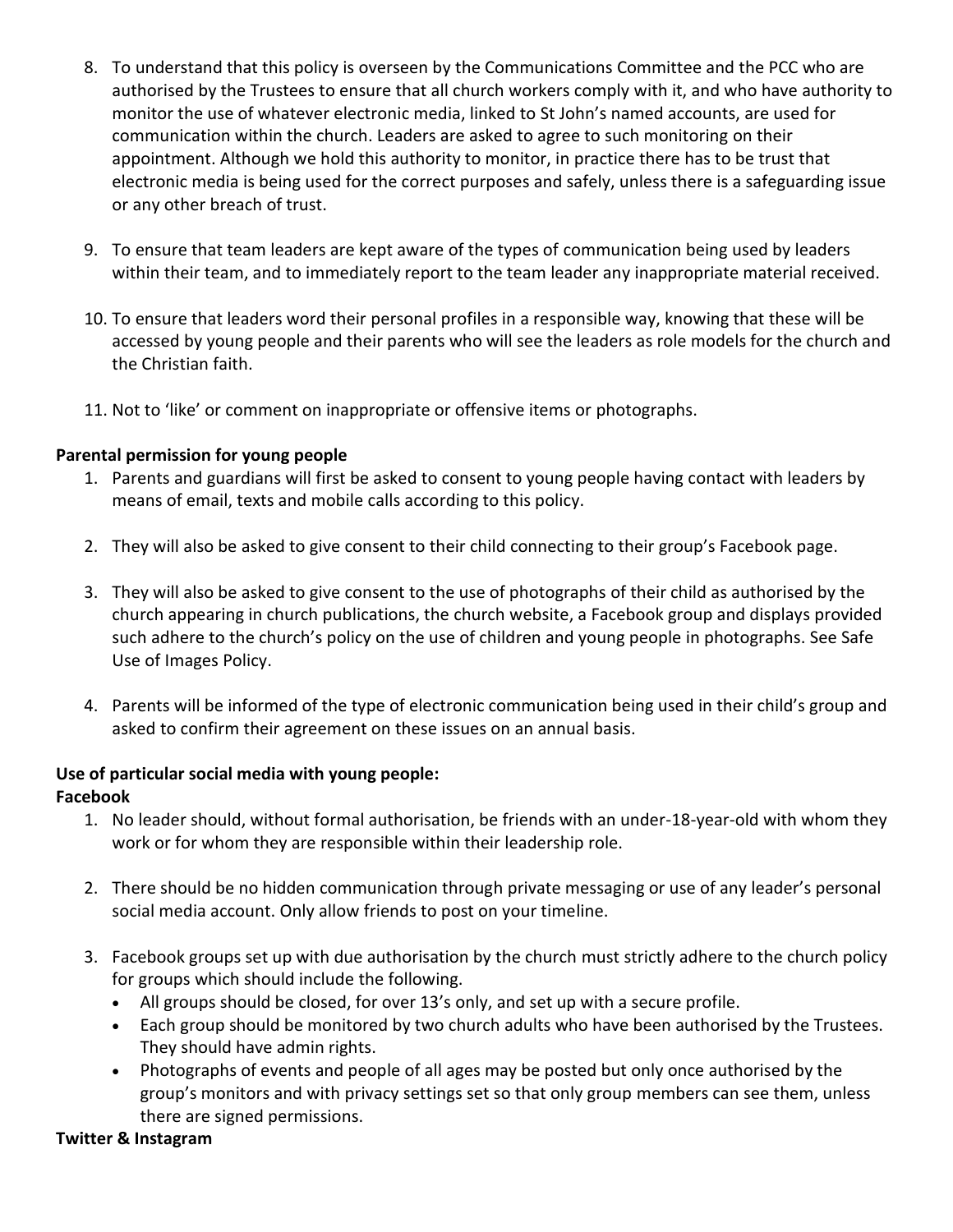- 1. No leader should, without formal authorisation, follow an under-18-year-old with whom they work or for whom they are responsible within their leadership role, although young people may follow adults. There should be no hidden communication with young people through direct messaging (DM)note to point 2 under Facebook above.)
- 2. Leaders who tweet/instagram must be aware that their tweets/instagrams may be monitored as above.

### **Other**

- 1. No church adults should connect with young people on Snapchat.
- 2. No church adults should subscribe to any young person's YouTube channel.

### **Skype and young people**

- 1. Use of Skype for one-to-one communication with young people is not permitted.
- 2. It is permissible to use it for conference calls or group messages when first authorised by a team leader or monitor.
- 3. Wherever possible Skype calls should be made to a family computer in a main living area and not to a private computer in a young person's bedroom.

### **Emails to young people**

- 1. Always ensure a team leader (not your spouse) is copied into any message to a young person and do not use the bcc line. Do not use email to recruit to the group.
- 2. Emails sent and received should be via an official church address and kept on file for an agreed length of time so that they cannot be hidden and can be checked. For leaders with no access to a church address, all emails should be copied to a team leader who does have one.
- 3. Leaders may hold email addresses of young people in a personal address book but only whilst they remain an authorised leader of a church group or activity.
- 4. No member of church staff may use private email accounts for any communication with church young people but only church accounts kept on a central server.

### **Texting and mobile use with young people**

- **1.** Authorised leaders may communicate with young people by text or phone call within the guidelines given above. If texting is required then the authorised leader should have an official phone provided by the PCC for this purpose, which is separate from their personal mobile phone.
- 2. Text communication should be kept brief and factual (e.g. the date of a meeting) rather than providing comment or holding a discussion.
- 3. Leaders may hold young people's contact details in their phone's memory but only data already in the public domain. All such details should be immediately deleted once the leader steps down from office or the young person leaves the group.
- 4. No leader should ever send an inappropriate image of themselves to a young person.